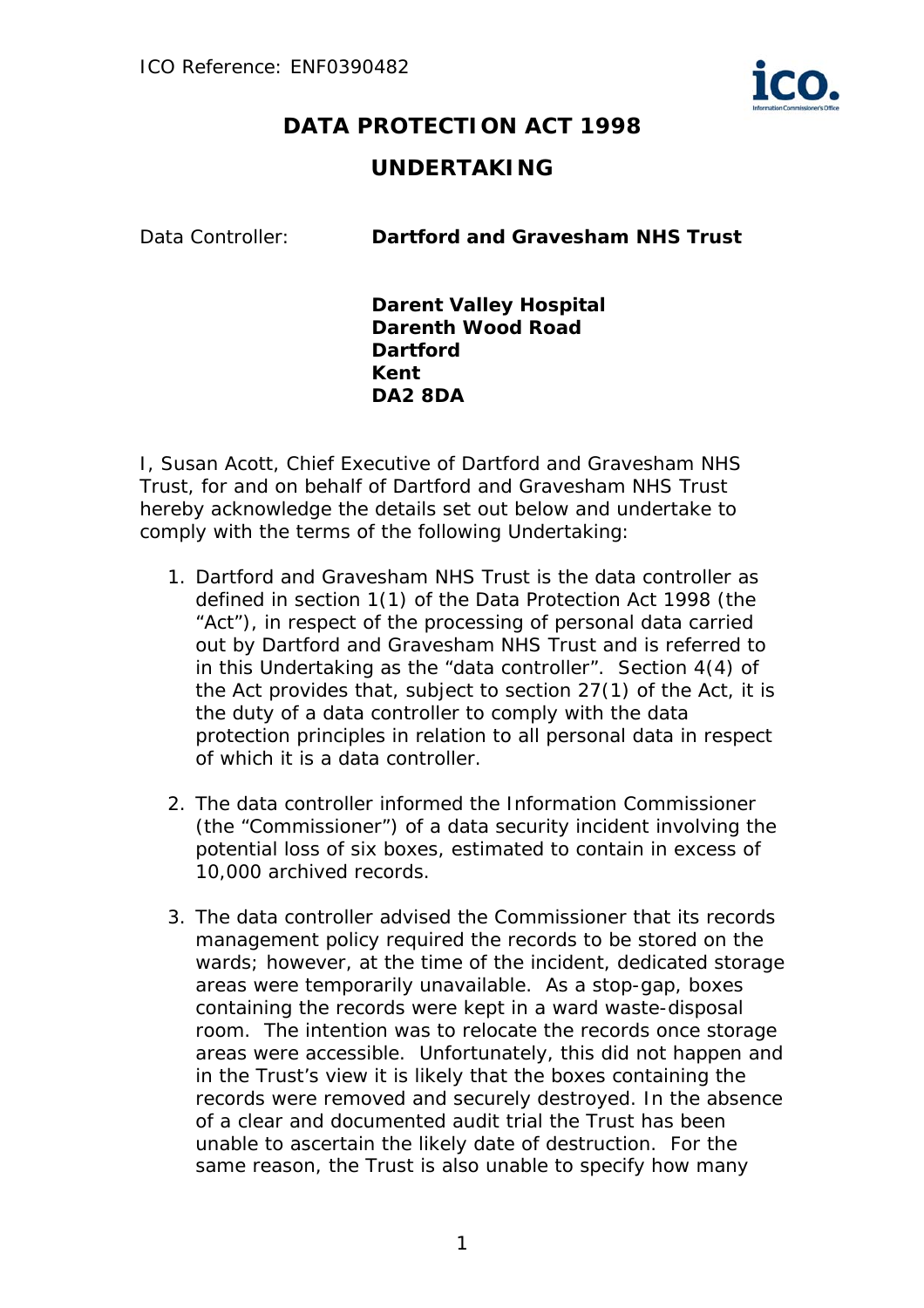

records contained personal and sensitive personal data.

- 4. The data controller has also explained that, although it considers that the storage of data within the waste-disposal room did not conform to its data handling policies, access to the room was restricted by key code. The data controller has confirmed that the loss of the records does not pose a clinical risk to the affected patients.
- 5. The Commissioner has considered the data controller's compliance with the provisions of the Act in the light of these matters. The relevant provision of the Act is the Seventh Data Protection Principle. This Principle is set out in Schedule 1 Part I to the Act. The Commissioner has also considered the fact that some of the data involved in the incident consisted of information as to the physical or mental health or condition of the data subjects. Personal data containing such information is defined as "sensitive personal data" under section 2 of the Act.
- 6. Having considered the remedial action that has been taken by the data controller and the relevant policies in place at the time of the incident, it is agreed that in consideration of the Commissioner not exercising his powers to serve an Enforcement Notice under section 40 of the Act, the data controller undertakes as follows:

**The data controller shall, as from the date of this Undertaking and for so long as similar standards are required by the Act or other successor legislation ensure that personal data are processed in accordance with the Seventh Data Protection Principle in Part I of Schedule 1 to the Act, and in particular that:** 

- **(1) Staff are aware of the data controller's policies for the storage of personal data and are appropriately trained how to follow that policy;**
- **(2) Compliance with the data controller's policies on data protection and storage of personal data is appropriately and regularly monitored;**
- **(3) The data controller shall implement such other security measures as it deems appropriate to ensure that personal data is protected against unauthorised and unlawful process, accidental loss, destruction, and/or damage.**